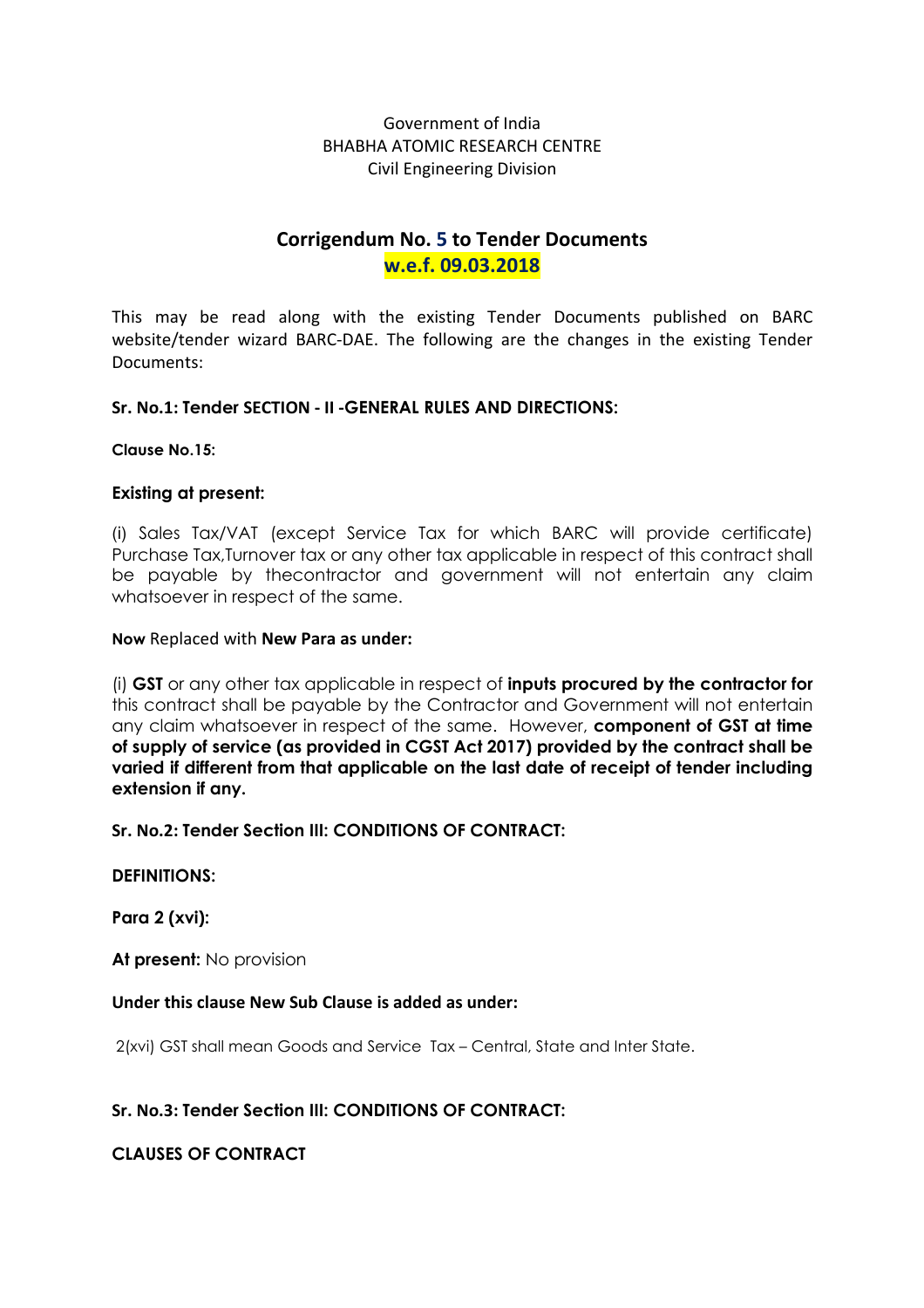#### Clause No. 37 :

**Existing at present: (i)** Sales Tax / VAT (except Service Tax for which exemption certificate shall be provided by BARC), Building and other Construction Workers Welfare Cess or any other tax or cess in respect of this contract shall be payable by the contractor and Government shall not entertain any claim whatsoever in this respect. However, in respect of service tax, in consultancy contract the same shall be paid by the contractor/consultant to the concerned department on demand and it will be reimbursed to him by the Engineer-in-Charge after satisfying that it hasbeen actually and genuinely paid by the contractor.

#### Now Replaced with New Para as under:

(i) GST, Building and other Construction Workers Welfare Cess or any other tax, levy or Cess in respect of **input for or output by** this contract shall be payable by the Contractor and Government shall not entertain any claim whatsoever in this respect except as provided under Clause 38.

### Sr. No.4: Tender Section III: CONDITIONS OF CONTRACT:

### CLAUSES OF CONTRACT

#### Clause No. 38 :

**Existing at present:** (i) All tendered rates shall be inclusive of all taxes and levies (except Service Tax)payable under respective statutes. However, if any further tax or levy is imposed by Statute, after the last stipulated date for the receipt of tender including extensions, if any and the contractor thereupon necessarily and properly pays such taxes/levies, the contractor shall be reimbursed the amount so paid, provided such payments, if any, is not, in the opinion of the Superintending Engineer (whose decision shall be final and binding on the contractor) attributable to delay in execution of work within the control of the contractor.

Now Replaced with New Para as under:

(i) All tendered rates shall be inclusive of any tax, levy or cess applicable on last stipulated date of receipt of tender including extension if any. No adjustment i.e. increase or decrease shall be made for any variation in the rate of GST, Building and other Construction Workers Cess or any tax, levy or cess applicable on inputs. However, effect of variation in rates of GST or Building and other Construction Workers Cess or imposition or repeal of any other tax, levy or cess applicable on output of the works contract shall be adjusted on either side, increase or decrease. Provided for Building and other Construction Workers Cess or any tax (other than GST), levy or cess varied or imposed after the last date of receipt of tender including extension if any, any increase shall be reimbursed to the contractor only if the contractor necessarily and properly pays such increased amount of taxes/levies/cess. Provided further that such adjustment GST shall not be made in the extended period of contract for which the contractor alone is responsible for delay as determined by authority for extension of time under Clause 5 in Schedule F.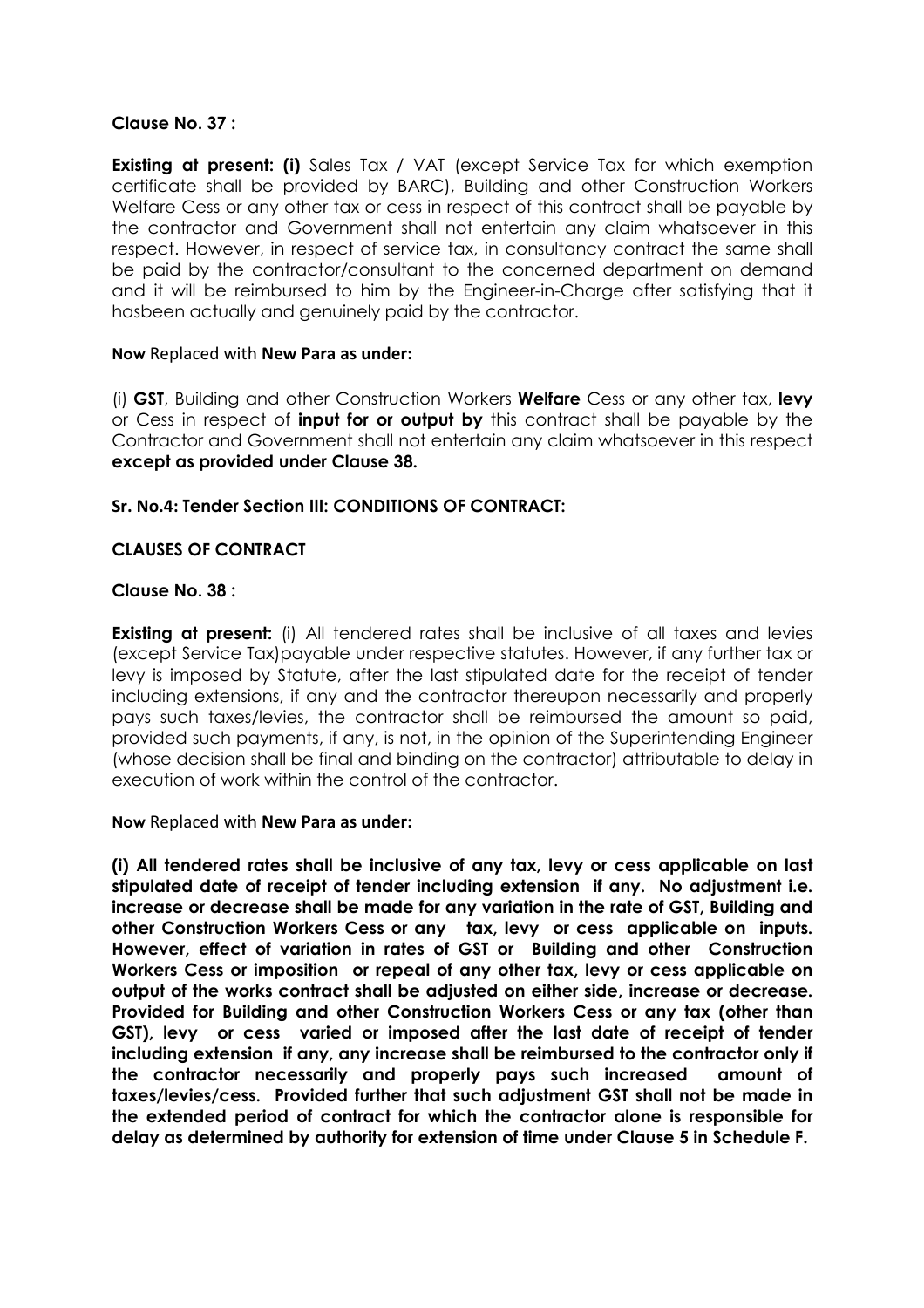#### Sr. No.5 :  $\overline{A}$  N N E X U R E – B is modified/ replaced with Revised ANNEXURE-B

(new materials/brands have been added at Sr.No. 6 a, b, c, d, g, n, o, p , 7, 13, 16 h, w, z, 22 a, b, 23 c, d, 61, 62, 63 and at Sr. No. 64 in the existing list $\}$  as under:

### A N N E X U R E - B

#### LIST OF APPROVED MANUFACTURER OF BUILDING MATERIALS

 The makes have been specified in the tender document based on requirements & desired performance and detailed study of the technical parameters, manufacturing process, quality assurance/control & testing and if any bidder wishes to add any other make / brand equivalent to specified in the tender they shall inform at the time of Pre bid meeting / Technical bid submission, the same would be communicated to all the bidders if approved and would become part of the tender.

| SI.            |             | <b>Description of materials</b>         | <b>List of Manufacturers</b>                  |
|----------------|-------------|-----------------------------------------|-----------------------------------------------|
| No.            |             |                                         |                                               |
| $\mathbf{1}$   | a           | Ordinary Portland Cement 43 Grade       | ACC, Birla Rajshree, Ultratech.               |
|                | $\mathsf b$ | Portland Pozzolana Cement (fly ash      | ACC, Birla Rajshree, Ultratech,               |
|                |             | based confirming to 28 days strength    |                                               |
|                |             | requirement of OPC 43 grade)            |                                               |
|                | C           | <b>White Cement</b>                     | J.K. Cement & Birla White                     |
| $\overline{2}$ |             | HYSD Bars (TMT Bars) confirming IS-     | M/s SAIL, RINL, TATA, JSPL, JSW Steel, Sham   |
|                |             | 1786                                    | Steel, Guru Nanak Metal, Metro Ispat.,        |
|                |             |                                         | Metro Alloys, M/s. Bhagwati Ferro alloys,     |
|                |             |                                         | Ambe Ferro Alloys, M/s Electrosteel Steels    |
|                |             |                                         | Ltd.                                          |
| $\overline{3}$ | a           | Structural Steel Sections confirming to | M/s. SAIL, RINL, TATA, JSPL, JSW, any other   |
|                |             | IS-2062                                 | manufacturers confirming to IS-2062           |
|                | $\mathsf b$ | Structural Steel Plates confirming to   | M/s. SAIL, RINL, TATA, ESSAR, JSPL, JSW,      |
|                |             | IS-2062                                 | any other manufacturers confirming to IS-     |
|                |             |                                         | 2062                                          |
| $\overline{4}$ | a           | <b>Flyash Bricks</b>                    | M/s Shirke bricks, M/s Unicorn, M/s Shri      |
|                |             |                                         | Samarth, M/s A Cube bricks, LANVIN            |
|                |             |                                         | Infrastructure Pvt. Ltd., any other approved  |
|                |             |                                         | manufacturers.                                |
|                | b           | Autoclave Aerated Blocks (AAC)          | M/s. Siporex , M/s AEROCON, XTRALITE of       |
|                |             |                                         | M/s UltraTech Cement Ltd.,                    |
| 5              |             | Agency for Anti-Termite treatment       | M/s<br>PARAGON,<br>PEECOPP,<br>Express        |
|                |             |                                         | Pesticides Corporation, Pest Control (I) Ltd. |
| 6              |             | Tiles:                                  |                                               |
|                | a           | <b>Ceramic Tiles</b>                    | M/s H.R. Johnson (I) Ltd., Somany, Kajaria,   |
|                |             |                                         | Asian Granito India Ltd, Bell graneto,        |
|                |             |                                         | NITCO LTD., Orient Bell Limited (After Bell   |
|                |             |                                         | <b>Ceramics acquired by Orient)</b>           |
|                | b           | <b>Digital Glazed Vitrified Tiles</b>   | M/s H.R. Johnson (I) Ltd., Somany, Kajaria,   |
|                |             |                                         | Asian Granito India Ltd, Bell graneto, NITCO  |
|                |             |                                         | LTD., Orient Bell Limited (After Bell         |
|                |             |                                         | <b>Ceramics acquired by Orient)</b>           |
|                |             |                                         |                                               |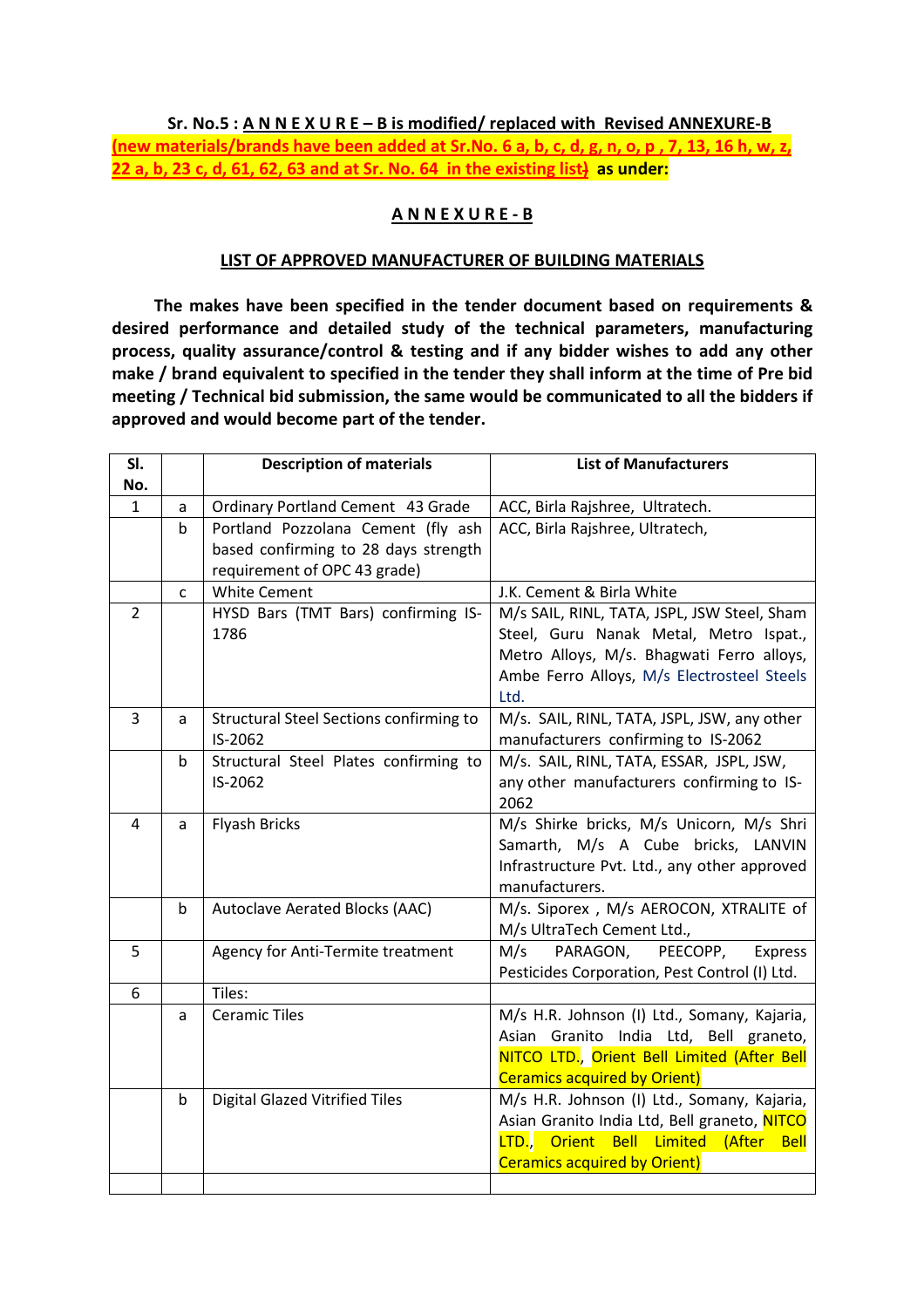| SI.<br>No. |                         | <b>Description of materials</b>                                                                      | <b>List of Manufacturers</b>                                                                                                                                                                                                                          |
|------------|-------------------------|------------------------------------------------------------------------------------------------------|-------------------------------------------------------------------------------------------------------------------------------------------------------------------------------------------------------------------------------------------------------|
| 6          | $\mathsf{C}$            | <b>Glazed Floor Tiles</b>                                                                            | M/s H.R. Johnson, RAK Ceramics, Bell<br>Granito, KAJARIA, SOMANY & Asian Granito<br>India Ltd., NITCO LTD., Orient Bell Limited<br>(After Bell Ceramics acquired by Orient)                                                                           |
|            | d                       | P V C flooring<br>Rolls / Tile / Sheets                                                              | Premier Poly Vinyl, RMG Poly Vinyl India<br>floor),<br>Ltd.,<br>(wonder<br>Armstrong,<br>Responsive Industries Ltd., Royal Cushion<br>Vinyl                                                                                                           |
|            | e                       | Paver Blocks, Polymer moulded Paver<br>Blocks, Chequered concrete<br>Floor<br>Tiles, Unipaver Blocks | Super Tiles, Shree Precast INDUSTRIES,<br>Pavetech Industries, Ultra Tile Pvt. Ltd.,<br>Intex Designer Tiles Pvt. Ltd. (Duracrete);<br>Choice Mosaic Tiles.                                                                                           |
|            | $\mathsf{f}$            | Concrete Designer wall & Floor tiles                                                                 | Ultra tile, Eurocon, Duracrete                                                                                                                                                                                                                        |
|            | g                       | Acid <b>Alkali</b> Proof Tiles (Heavy Duty<br>Tiles/Pavers)                                          | Johnson ENDURA Tiles, Orient Bell Limited<br>(After Bell Ceramics acquired by Orient)                                                                                                                                                                 |
|            | h                       | <b>Tile Grout</b>                                                                                    | ROFF / BALENDURA / LATICRETE /TILEFIXO<br>of M/s UltraTech Cement Ltd., FIXOTILE of<br>ACC Ltd., Shalimar Tar Products (STP) Ltd.                                                                                                                     |
|            | Ť                       | Non shrink Grout                                                                                     | FOSROC/PIDILITE/BASF/SIKA/ACCOGGOUT<br>of ACC Ltd., Shalimar Tar Products (STP) Ltd.                                                                                                                                                                  |
|            |                         | Mossaic Tiles / Terrazo                                                                              | NITCO LTD., Or As approved                                                                                                                                                                                                                            |
|            | k                       | <b>Metallic Floor Hardner</b>                                                                        | Ironite India Ltd. Triveni Colour Industries<br>(Floor) Heatly & Gresham (India) Ltd., De<br>Chemical<br>Corporation<br>of<br>India<br>Rust<br>(Fermonite), Cement Research Corporation<br>(stilonite), Kironite, Shalimar Tar Products<br>(STP) Ltd. |
|            |                         | <b>Metal False Flooring</b>                                                                          | M/s UNITILE Access Floor                                                                                                                                                                                                                              |
|            | m                       | Thin Jointing Mortar                                                                                 | FIXOBLOCK of M/s UltraTech Cement Ltd.,<br>ACCOFIX of ACC Ltd., Shalimar Tar Products<br>(STP) Ltd., SILICOfix of<br>M/S<br><b>Precise</b><br>Conchem Pvt. Ltd.                                                                                       |
|            | $\overline{\mathsf{n}}$ | <b>Non Metallic Floor Hardner</b>                                                                    | <b>Shalimar Tar Products (STP) Ltd.</b>                                                                                                                                                                                                               |
|            | $\overline{\mathbf{o}}$ | <b>Marble Tiles</b>                                                                                  | NITCO LTD.                                                                                                                                                                                                                                            |
|            | p                       | <b>Germ Free Tiles</b>                                                                               | Orient Bell Limited (After Bell Ceramics<br>acquired by Orient)                                                                                                                                                                                       |
| 7          |                         | Ready Mix Plaster                                                                                    | ROOFIT, FAIRMAT, WALPLAST, READIPLAST<br>of ULTRATECH Cement Ltd., ACCOPlast of<br>ACC Ltd., <b>SILICOplast of M/S Precise</b><br>Conchem Pvt. Ltd.                                                                                                   |
| 8          |                         | White Cement based wall putty                                                                        | Birla Walcare / JK Putty                                                                                                                                                                                                                              |
| 9          |                         | Lime, Neeru                                                                                          | Janatacem, Asian Paint More (Peacock), Kamal                                                                                                                                                                                                          |
| 10         |                         | Ready Mix concrete                                                                                   | ACC RMC, Govandi, ULTRATECH Readymix,<br>Govandi, RMC India (Ghatkopar, Mahape)<br>and other approved plants.                                                                                                                                         |
| 11         |                         | <b>Concrete Admixtures</b>                                                                           | Structural waterproofing Co., FOSROC<br>Chemicals, BASF, CICO                                                                                                                                                                                         |
|            |                         |                                                                                                      |                                                                                                                                                                                                                                                       |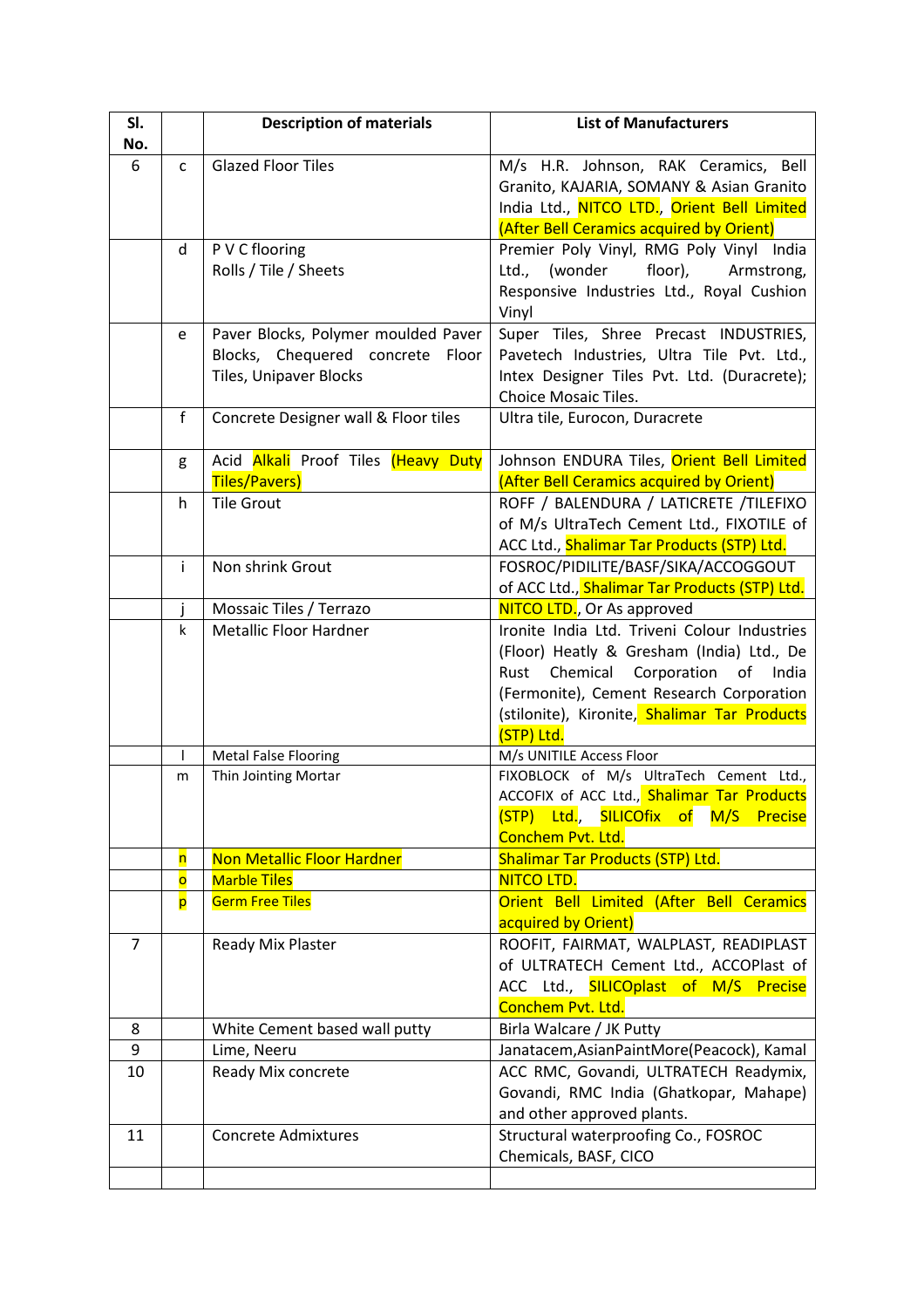| SI.<br>No. |              | <b>Description of materials</b>                                                                        | <b>List of Manufacturers</b>                                                                                                                                                                                                                                                  |
|------------|--------------|--------------------------------------------------------------------------------------------------------|-------------------------------------------------------------------------------------------------------------------------------------------------------------------------------------------------------------------------------------------------------------------------------|
| 12         |              | Integral Waterproofing Compound                                                                        | M/s Accoproof, CICO, Impermo, Pidilite,<br>Roffe, FOSROC, Dr. Fixit, Sunanda Chemicals                                                                                                                                                                                        |
| 13         |              | <b>Agencies for Waterproofing</b><br>Treatment- Cement based                                           | M/s Modern Waterproofing,<br>Ms/ Gemini Construction<br>M/s National Waterproofing<br>M/s New Bharat Waterproofing Co.<br>M/s. Taj Enterprises<br>M/s CICO Technologies<br>M/s Nina Industries<br>M/s Structural Waterproofing Company<br>M/s Raj Waterproofing Co., Chembur- |
| 14         |              | PVC Water stops                                                                                        | <b>Mumbai</b><br>M/s Omai Plastics, Caprihans India Ltd.,                                                                                                                                                                                                                     |
| 15         | a            | <b>Expansion Joint Boards</b>                                                                          | Kanta Polymers (Kanta flex) & Fixopan<br>Shalitex,<br>M/s<br>M/s.<br>Supreme-HD-100,                                                                                                                                                                                          |
|            |              |                                                                                                        | Duroboard (Item specific)                                                                                                                                                                                                                                                     |
|            | b            | <b>Expansion Joint Fillers</b>                                                                         | M/s Shalitex, S.T.P. Ltd., Lloyd Insulation &<br>BASF Chemicals, FOSROC, PIDILITE, Choksey                                                                                                                                                                                    |
|            | $\mathsf{C}$ | Heavy Density Thermocol (Expanded<br>polystyrene)                                                      | As approved                                                                                                                                                                                                                                                                   |
|            | d            | Poly Sulphide Sealent                                                                                  | PIDILITE / BASF / DOWCORNING, Choksey                                                                                                                                                                                                                                         |
| 16         |              | Doors, Windows, Partitions, Rolling<br>Shutters, Fittings & Fixtures                                   |                                                                                                                                                                                                                                                                               |
|            | a            | <b>Pressed Steel Door Frame</b>                                                                        | Ms SenHarvic, Anjali Enterprises, Windoors,<br>Bharat Steel Industries Pune, M/s AGEW,<br>M/s Sheth Fabricators, Shakti Hurmann                                                                                                                                               |
|            | b            | Steel flush Doors / Hollow metal Flush<br>Doors                                                        | Shakthimet Doors, Sheth Fabricators, M/s<br>Ahaladha, M/s Senharvic, M/s Diamond<br>(Item Specific); Windoors, Strategic<br>Doors<br>Buiding Systems, Signum Fire Protection<br>Ltd., Anjali Enterprises, AGEW                                                                |
|            | с            | Pressed steel doors & fire resistant<br>steel doors                                                    | Ms Shakthimet Doors, M/s Ahaladha,<br>Strategic Building Systems, M/s. Sheth<br>Fabricators, M/s Signum Fire Protection Ltd.                                                                                                                                                  |
|            | d            | Flush Door Shutter                                                                                     | Indian Plywood, Kitply, Anand Wood Crafts,<br>Sejpal and others (Anand Doors),<br>M/s Kalpatharu Doors                                                                                                                                                                        |
|            | e            | Masonite Wooden Panel Doors                                                                            | Masonite India Ltd.                                                                                                                                                                                                                                                           |
|            | f            | <b>FRP Door Shutter</b>                                                                                | Advance FRP & House of Doors, Eccentric<br>Designs                                                                                                                                                                                                                            |
|            | g            | <b>Steel Windows</b>                                                                                   | M/s SenHarvic, AGEW, Windoors, Anjali<br>Enterprises, M/s. Sheth Fabricators,<br>M/s. NCL Seccolor & Bharath Steel (Pune)                                                                                                                                                     |
|            | h            | Mild Steel Rolling Shutters, G.I. Rolling<br>Shutters, Stainless steel & aluminium<br>rolling shutters | Windoors, Dodia,<br>Bharath, Vijaylakshmi<br>Rolling Shutters, M/s Anjali Enterprises,<br>M/s Azad Rolling Shutter & Construction,<br>Kota, Shri Ambika Manufacturing Co.<br>Chembur Mumbai,                                                                                  |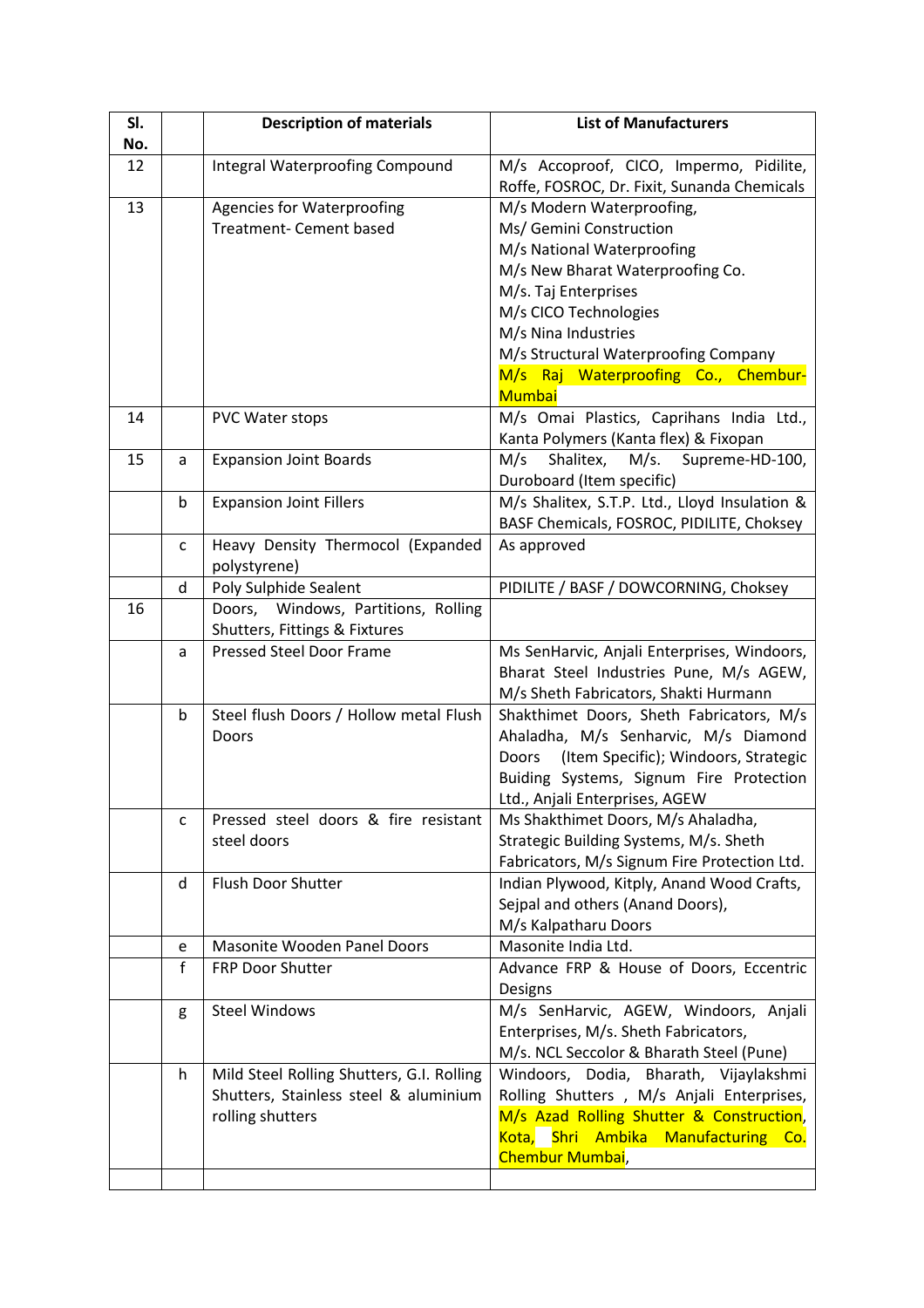| SI.<br>No. |    | <b>Description of materials</b>                             | <b>List of Manufacturers</b>                                                                                                                                                                                                |
|------------|----|-------------------------------------------------------------|-----------------------------------------------------------------------------------------------------------------------------------------------------------------------------------------------------------------------------|
| 16         | i. | Motorized Rolling Shutters &                                | Gandhi<br>M/s.<br>automation<br>Pvt.<br>Ltd.,                                                                                                                                                                               |
|            |    | <b>Motorized Gates</b>                                      | Vijalakshmi Rolling Shutters                                                                                                                                                                                                |
|            | j  | <b>Block Board</b>                                          | Wood India - Calcutta, Sejpal & others,<br>Timber Products, Chandigarh,<br>Pioneer<br>Balaji Action Build well (Action Tesa)                                                                                                |
|            | k  | Ply Wood                                                    | a) For permanent use in buildings: Indian<br>Plywood Mfg. Ltd. (Anchor), Kitply, Century<br>Plywood, Associate Ply<br>b) For Formwork : MAGNUS DENSIFIED<br>FILMFACED PLY WOOD, Anchor brand,<br><b>Assoiciate Lumories</b> |
|            |    | Pre Laminated & Plain Particle Boards                       | ASIS, ARCHIDPLY, Action TESA                                                                                                                                                                                                |
|            | m  | Factory made solid wooden panel<br>doors                    | Kalpatharu Doors, M/s Jawahar Saw Mills,<br>M/s Sreeji Wood Craft                                                                                                                                                           |
|            | n  | <b>Fibre Cement boards</b>                                  | Everest-E-Boards / Charminiar -C-Boards &<br><b>ECOPRO &amp; Shera boards</b>                                                                                                                                               |
|            | o  | <b>Textured Fibre Boards</b>                                | SHERA boards & Everest E-boards                                                                                                                                                                                             |
|            | p  | Aluminium Flush door shutters                               | Alufins                                                                                                                                                                                                                     |
|            | q  | Adhesive for wood                                           | Fevicol, Vamicol, Dunlop, Araldite                                                                                                                                                                                          |
|            | r  | <b>Aluminium Grills</b>                                     | M/s Decogrille                                                                                                                                                                                                              |
|            | s  | Hardware Fittings & fixtures                                | M/s Jayant Metal, Shalimar hardware,<br>Everite, Garnish, Diamond, Navbharat,<br>SAIF Enterprises, Hardwin Traders, Godrej,<br>DE Lock Industries, Explore Engineers,<br>Garg, Classic, EBCO, Kich                          |
|            | t  | <b>Aluminium Extruded Sections</b>                          | Jindal, Indal, Hindalco, Bhoruka, M/s Royale<br>Touche, Geetavin                                                                                                                                                            |
|            | u  | Aluminium Powder Coated<br>Curtain rods                     | As approved                                                                                                                                                                                                                 |
|            | V  | Factory made Ready to fix Aluminium<br>Windows              | M/s. Geeta Aluminum                                                                                                                                                                                                         |
|            | w  | Dry wall partitions                                         | M/s. Gypsum India Ltd. (Saint Gobain,<br>M/s. RAMCO HILUx (calcium silicate<br>(ITEM SPECIFIC), Everest Industries Ltd.                                                                                                     |
|            | X  | Floor Springs & Door Closers                                | Hardwyn, Everite, Hyper, Garnish                                                                                                                                                                                            |
|            | у  | VENETIAN BLINDS / VERTICAL BLINDS                           | FABER, MARVEL, Max, Vista                                                                                                                                                                                                   |
|            | z  | <b>PEB Structures/Metal Roofing</b>                         | <b>Everest Industries Ltd.</b>                                                                                                                                                                                              |
| 17         |    | <b>Cement Based Paint</b>                                   | M/s Snowcem India Ltd. (Super snowcem,<br>Sandex Matt), Berger-(Rabiacem), Apoorva<br>Buildcare, , New World Paints                                                                                                         |
| 18         |    | Distemper & Paints<br>Acrylic Emulsion, Enamel, Luster coat | M/s Asian Paints, Kansai Nerolac Paints Ltd.,<br>ICI Paints, AKzo NOBLE Paints, Berger Paints<br>India Ltd., Jenson Nicholson, Garware Paints<br>Ltd. & Shalimar Paint                                                      |
| 19         |    | <b>Elastomeric Paints</b>                                   | Apurva India Pvt. Ltd., New World Paints                                                                                                                                                                                    |
| 20         |    | Polyurethane Paints                                         | MRFL-Metal Coats,                                                                                                                                                                                                           |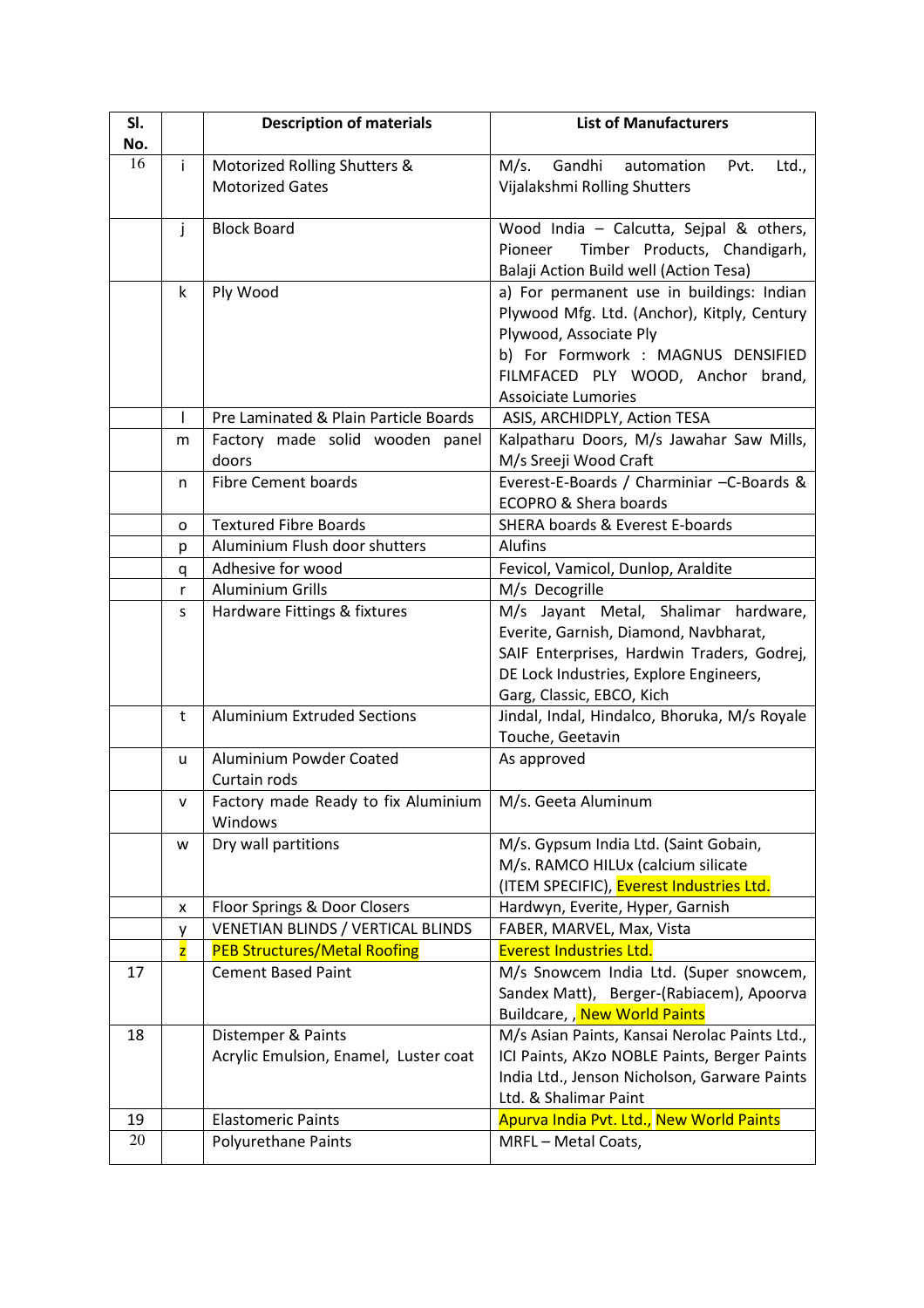| SI. |                         | <b>Description of materials</b>                        | <b>List of Manufacturers</b>                                                      |
|-----|-------------------------|--------------------------------------------------------|-----------------------------------------------------------------------------------|
| No. |                         |                                                        |                                                                                   |
| 21  |                         | Textured Plaster / Paint                               | Renovo, Durashield, RUF &TUF of Sherwin<br>Willams [BJN Paints], New World Paints |
| 22  | $\overline{\mathsf{a}}$ | Anti-fungal paint                                      | Kremosoi of Artilin Paints, weather shield                                        |
|     |                         |                                                        | AKZO NOBLE Paints, Royal Shyne of Asian                                           |
|     |                         |                                                        | Paints, , New World Paints, Wall Guard II of                                      |
|     |                         |                                                        | M/s Apurva India Pvt. Ltd.                                                        |
|     | $\mathsf b$             | <b>Biowash</b>                                         | <b>Artibose of Artilin Paints, Berger Paints India</b>                            |
|     |                         |                                                        | Ltd., Snowcem India Ltd.                                                          |
| 23  | a                       | Epoxy paint                                            | Asian paints, Berger, Shalimar, Amorloc,                                          |
|     |                         |                                                        | Huntsman                                                                          |
|     | b                       | <b>Epoxy Flooring</b>                                  | HUNTSMAN, Fosroc, Shalimar Tar Products                                           |
|     |                         |                                                        | (STP) Ltd.                                                                        |
|     | $\overline{\mathsf{C}}$ | <b>Polyurethane Flooring</b>                           | <b>Shalimar Tar Products (STP) Ltd.</b>                                           |
|     | $\overline{\mathsf{d}}$ | <b>High Build Epoxy</b>                                | <b>Shalimar Tar Products (STP) Ltd.</b>                                           |
| 24  | a                       | <b>Tarfelts</b>                                        | M/s. S.T.P. Ltd., Lloyd Insulation,                                               |
|     |                         |                                                        | <b>Tiki Tar Industries</b>                                                        |
|     | b                       | <b>Chemical Based Water Proofing</b>                   | Indofil, Flexicrete of Polyflex Industries,                                       |
|     |                         |                                                        | Fosroc, M/s. STP Ltd (Item Specific) M/s.                                         |
|     |                         |                                                        | <b>Bitumet (Item Specific)</b>                                                    |
| 25  |                         | Glass wool slabs                                       | M/s. Rock wool India Ltd.                                                         |
| 26  |                         | Glass for Doors / Windows                              | Modi Guard, Emirates, Saint Gobain, Asahi                                         |
|     |                         |                                                        | (IAG & AIS), Floatglass                                                           |
| 27  |                         | Plain Glass Mirror                                     | M/s Modi Float Glass, Eagle, Atul, Saint                                          |
|     |                         |                                                        | Gobain, Asahi (IAG)                                                               |
| 28  |                         | Sanitary Wares                                         | M/s Parryware, Cera, Neycer, Hindustan                                            |
|     |                         |                                                        | Sanitary ware (Hindware)                                                          |
| 29  |                         | PH C.P. Brass Fittings<br>& Fixtures - All PH fittings | Jaquar, GEM, Techno, KINGSTON, Metro,<br>ESSCO, Plato                             |
| 30  |                         | C.P. BRASS Urinal Waste & Flush pipes                  | As approved                                                                       |
| 31  |                         | Plastic Seat & Cover for EWC                           | M/s<br>Commander,<br>Diplomat,<br>Patel,                                          |
|     |                         |                                                        | Champion, Parryware, Hindware,                                                    |
|     |                         |                                                        | <b>CERA</b>                                                                       |
| 32  |                         | S.S. Sink                                              | M/s Diamond, Nirali, Parryware                                                    |
| 33  |                         | G.I. Pipes                                             | M/s TATA                                                                          |
| 34  |                         | G.I. Pipes other than TATA                             | Zenith, Jindal,                                                                   |
|     |                         | make if specified                                      |                                                                                   |
| 35  |                         | G.I. Fittings                                          | As approved                                                                       |
| 36  |                         | G.M. Gate / Globe Valves                               | M/s Leader Valves, Neta, SANT, Zoloto,                                            |
|     |                         |                                                        | Hawa                                                                              |
| 37  |                         | Air Valve                                              | Leader, Sant, HAWA, M/s Kirloskar                                                 |
| 38  |                         | <b>Water Meter</b>                                     | Capstan, Keycee, Paramount                                                        |
| 39  |                         | <b>Sluice Valves</b>                                   | Kirloskar, Leader, Hawa                                                           |
| 40  |                         | Stainless Steel Towel rods &                           | KICH, Jaquar, ESSCO, Johnson                                                      |
|     |                         | bath Accessories                                       |                                                                                   |
| 41  |                         | Cast Iron Valves                                       | Kirloskar, Leader, HAWA                                                           |
| 42  |                         | C.I. Soil Quality pipes, Rain water pipes              | NECO, RIFCO, A-1, PARAS, HIF, SKF by M/s                                          |
|     |                         |                                                        | Singhal Iron Foundry (Pvt.) Ltd.                                                  |
| 43  |                         | S.W. Pipes & Gully Trap                                | As approved                                                                       |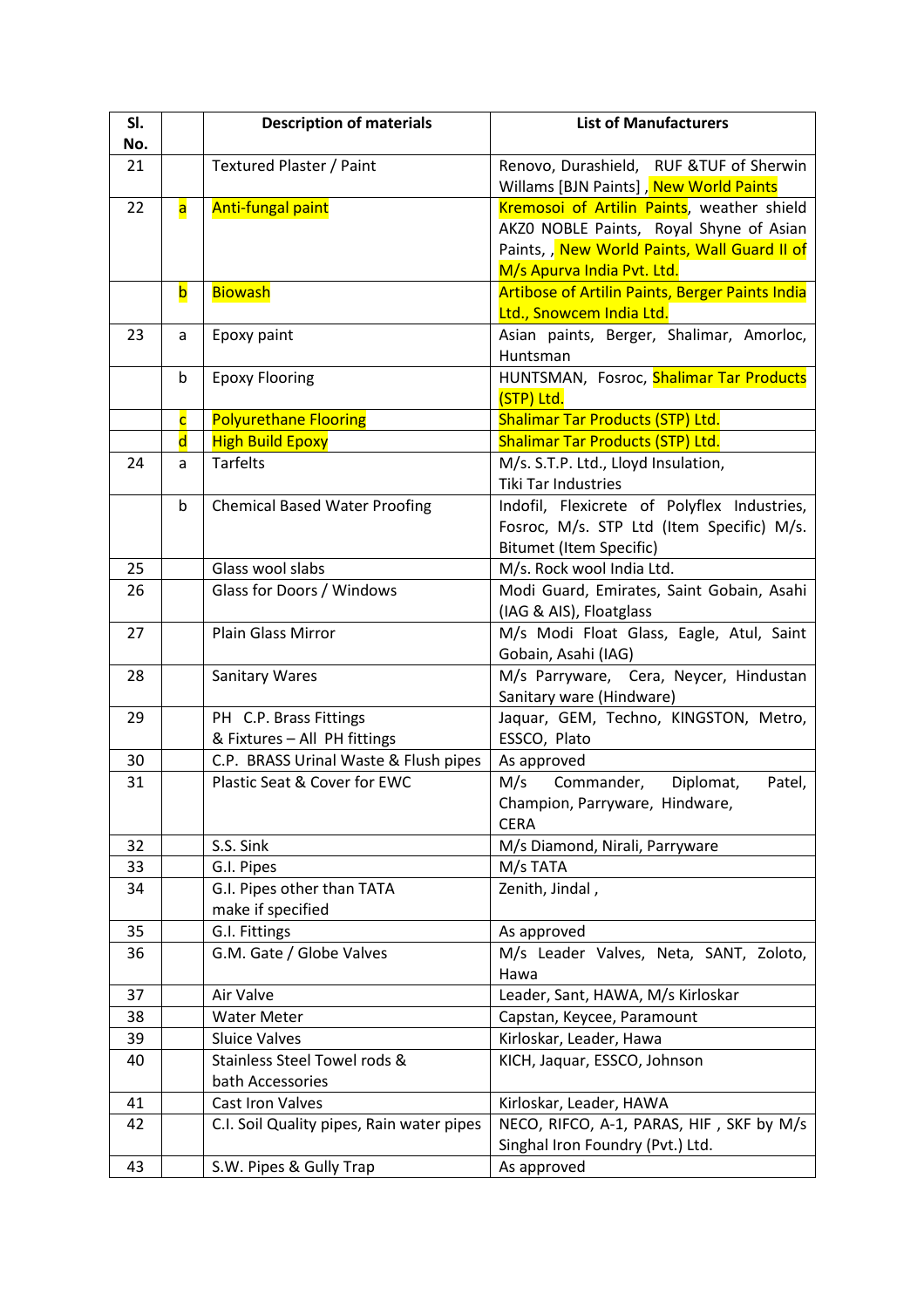| SI.<br><b>Description of materials</b><br><b>List of Manufacturers</b><br>No.                              |         |
|------------------------------------------------------------------------------------------------------------|---------|
|                                                                                                            |         |
|                                                                                                            |         |
| M/s Indian Hume Pipes, Pranali, Cement<br>44<br><b>RCC Hume Pipes</b>                                      |         |
| pipe, Ghambir Pipes and products,                                                                          |         |
| Hindustan Pipes (Confirming to ISI)                                                                        |         |
| HDPE Pipes & HDPE fittings<br>Prince, Sangir pipes, Supreme<br>45                                          |         |
| 46<br>RCC frame, covers<br>M/s Pratibha, Bharath, Vikrant                                                  |         |
| C.I. frame & covers; CI Gratings<br>NECO, M/s Ashok Iron, Foundry,<br>47                                   | HIF,    |
| Bombay Iron Works, KFAI                                                                                    |         |
| UPVC, SWR Pipes, C-PVC Pipes<br>Finolex, Prince, Supreme, ASTRAL<br>48                                     |         |
|                                                                                                            |         |
|                                                                                                            |         |
|                                                                                                            |         |
|                                                                                                            |         |
| PPR Pipes<br>49<br>Supreme, Sakthi Polymers, PRINCE,                                                       |         |
| KISAN-KSR                                                                                                  |         |
| Commander, Champion, Elitedual<br>PVC Plastic High / Low level cistern<br>50                               |         |
| Parryware-slimline, Hindware, Prince                                                                       |         |
| Kohinoor, ESSCO, GEM & Elite<br>51<br>PVC Inlet connection & Waste Pipes                                   |         |
| Concertina Coil<br>52<br>As approved                                                                       |         |
| 53<br>Polycarbonate sheet<br><b>TUFLITE Polymers, GE</b>                                                   |         |
| 54<br><b>Asbestos Roofing Sheets</b><br>Everest, Charminar, Asbestos Cement Ltd.,                          |         |
| <b>VIKRANT</b>                                                                                             |         |
| Colour Coated Steel / Zinc-alu alloy<br>Kirby, Steelfab & Colour Roof India Ltd., M/s<br>55                |         |
| roofing sheets<br><b>SAFZIP</b>                                                                            |         |
| Aluminium Roofing Sheets<br>56<br>M/s. CRIL, KALZIP, SAFZIP (Item Specific)                                |         |
| 57<br><b>BITUMEN</b><br>HPCL, BPCL & Indian oil Corporation                                                |         |
| <b>Bitumen Emulsion</b><br>58<br>IWL, STP, HPCL                                                            |         |
| <b>SINTEX</b><br>69<br>PVC water tank                                                                      |         |
| 60<br>FRP water tank<br>Devi Polymers, BINANI                                                              |         |
| BASF, Pidilite & ROFFE, BASF, Flexicrete<br>Polymers (Styrene Butadine Rubber)<br>61                       |         |
| <mark>Acrilic</mark><br>Co-Polymer<br>M/s<br>of                                                            | Apoorva |
| <b>Buildcare</b>                                                                                           |         |
| Shali Damit of Shalimar Tar Products (STP)<br>62<br><b>Under water Repair Products</b>                     |         |
| Ltd.                                                                                                       |         |
| <b>Shali Patch of of Shalimar Tar Products (STP)</b><br><b>Instant Under water</b><br>63<br>Road<br>Repair |         |
| <b>Products</b><br>Ltd.                                                                                    |         |
| <b>Parallel Threaded mechanical splices</b><br>Dextra India Pvt. Ltd., M/s. Spplicetek India<br>64         |         |
| Pvt. Ltd.,                                                                                                 |         |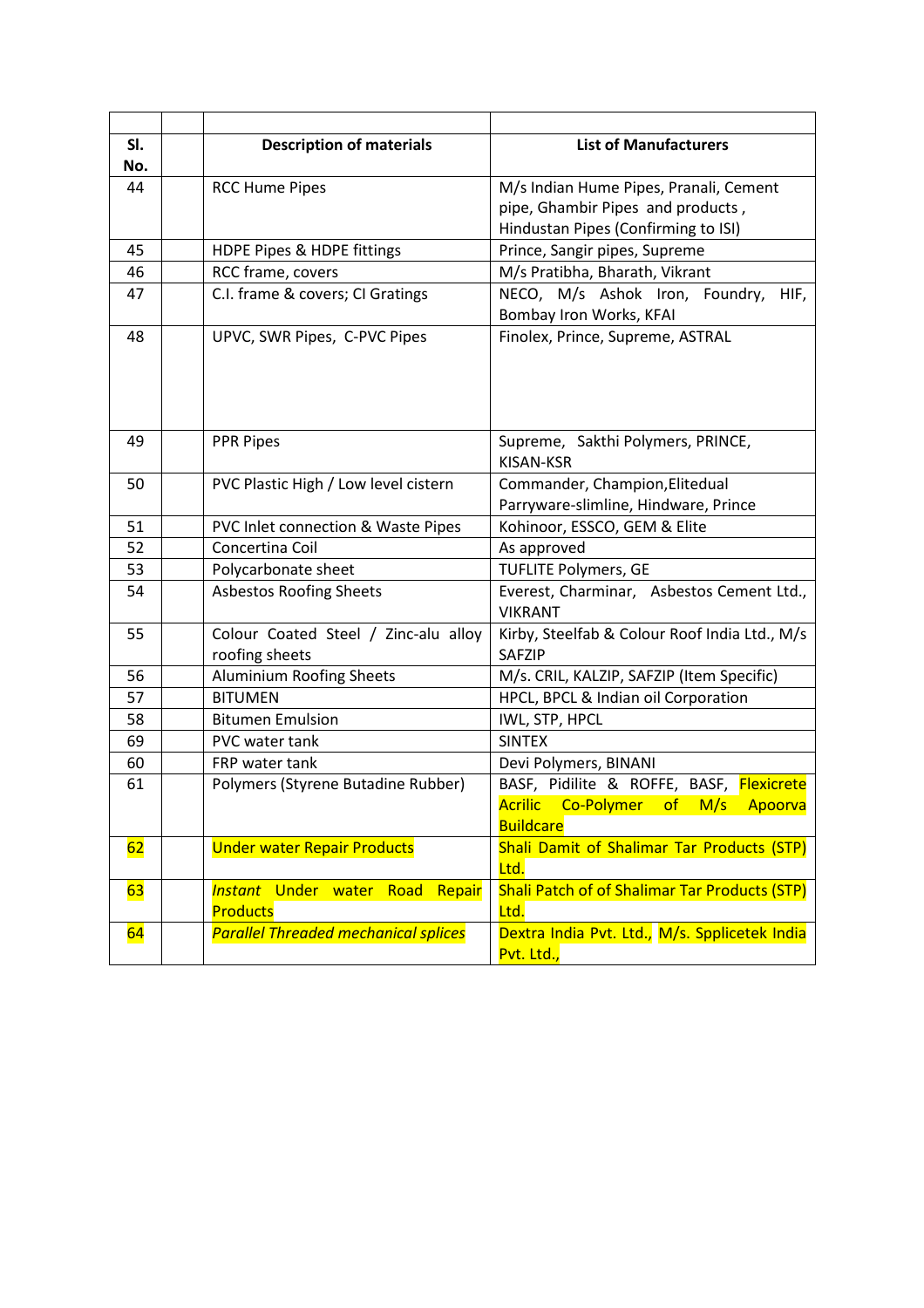## LIST OF APPROVED MANUFACTURER FOR STRUCTURAL GLAZING, ACP CLADDING AND GLASS FAÇADE

| SI.            | <b>Description of materials</b>           | <b>List of Manufacturers</b>       |
|----------------|-------------------------------------------|------------------------------------|
| No.            |                                           |                                    |
| 1              | Glass: Monolithic, Heat Strengthened,     | St. Gobain (France/India),         |
|                | Toughened, Reflective, Tinted, Insulated, | Glaverbel (Europe),                |
|                | Laminated and Tempered Glass              | Pilkington (USA, UK),              |
|                |                                           | Asahi (Japan), Viracon (USA),      |
|                |                                           | Guardian (USA), Saudi American     |
|                |                                           | Glass Factory, Interpane (USA)     |
| $\overline{2}$ | <b>Aluminium Extrusions</b>               | Hindalco Industries, Jindal,       |
|                |                                           | Bhoruka or                         |
|                |                                           | approved equivalent subject to     |
|                |                                           | specified tolerance standards.     |
|                |                                           | Indalco                            |
|                |                                           |                                    |
| 3              | <b>Stainless Steel</b>                    | Salem Steel or approved            |
|                |                                           | equivalent                         |
| 4              | EPDM                                      | AMEE Rubber Industries Pvt.        |
|                |                                           | Ltd., OSAKA Rubber Pvt. Ltd. or    |
|                |                                           | equivalent approved.               |
|                |                                           |                                    |
| 5              | Double Glazing Unit Hermatically Sealed   | Manufacturers listed above as      |
|                |                                           | item 1 and Sejal Arch. Glass/ FG   |
|                |                                           | Glass Industries Pvt. Ltd.         |
| 6              | <b>Expansion Anchors</b>                  | HILTI or approved equivalent (with |
|                |                                           | stainless steel 616 bolts,         |
|                |                                           | nuts & washers)                    |
|                |                                           |                                    |
| 7              | <b>Chemical Anchors</b>                   | HILTI or approved equivalent       |
| 8              | <b>Window Furniture:</b>                  | GIESSE or approved equivalent      |
|                | a) 4 Point Lockset                        | COTS WOLD or approved              |
|                |                                           | equivalent,                        |
|                | b) S.S. Friction Hinges                   | DORMA / Geetavin/Shalimar          |
|                | c) Patch Fittings                         | <b>DORMA</b>                       |
|                | d) Floor Springs                          | <b>DORMA</b>                       |
|                | e) Adhesive Film                          | 3 M or approved equivalent.        |
|                | f) SS Handles                             | DORMA/KICH                         |
| 9              | <b>Structural Sealant</b>                 | Dow Corning / GE / Wecker          |
|                |                                           |                                    |
| 10             | <b>Weather Sealant</b>                    | Dow Corning / GE / Wecker          |
| 11             | Foam Spacers and Mounting Tapes           | NORTON or approved equivalent      |
| 12             | <b>PVDF Coatings</b>                      | <b>VALSPAR Corporation or</b>      |
|                |                                           | approved equivalent.               |
|                |                                           |                                    |
| 13             | Aluminium Composite                       | ALUCOBOND or REYBOND or            |